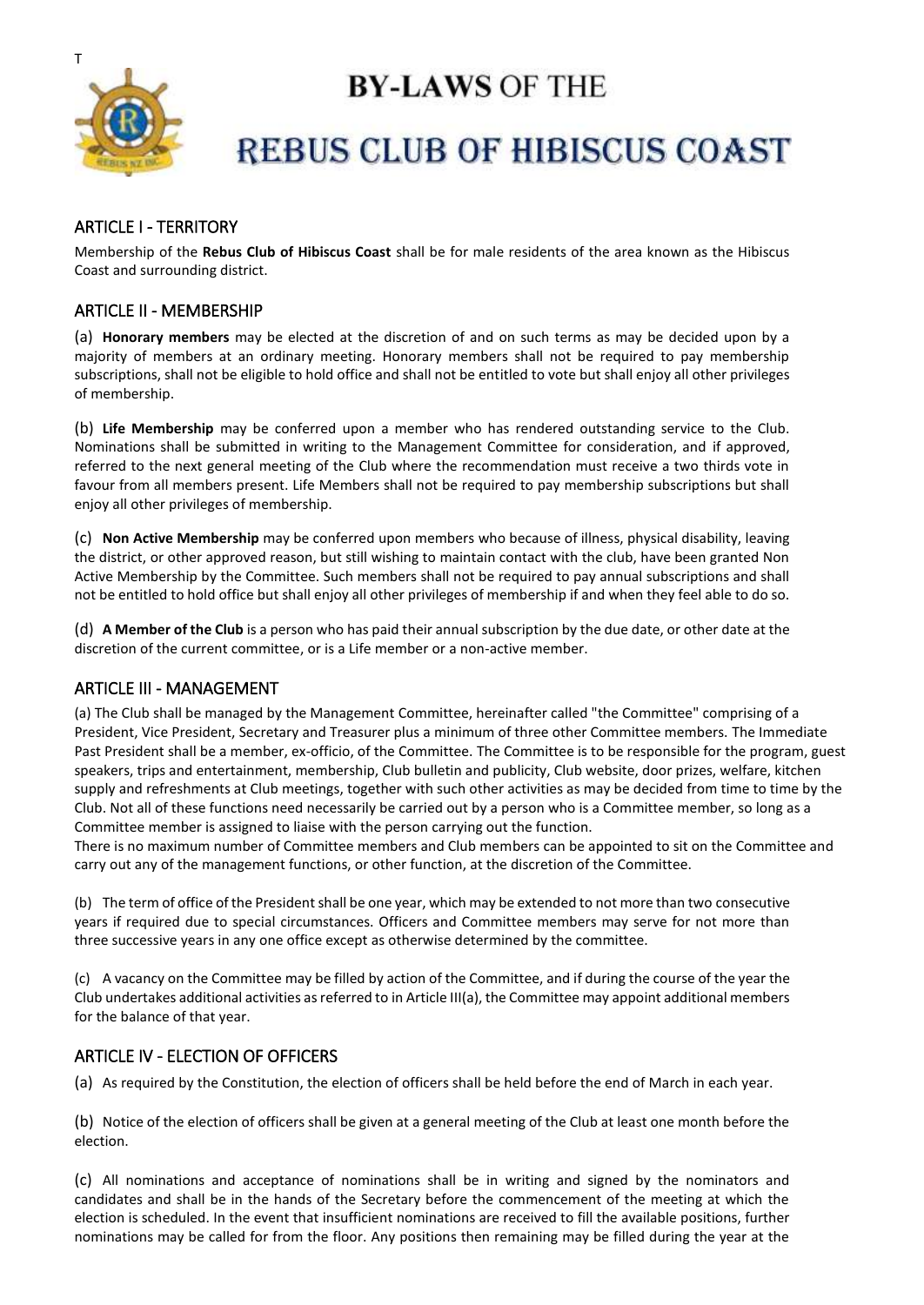discretion of the Committee.

(d) A returning officer and a scrutineer, neither of whom are candidates for election, shall be appointed by the presiding officer before the election begins.

(e) Voting shall be by show of hands or by ballot as decided by the members. The candidate receiving the greatest number of votes of members present and voting in the election for each office or committee position shall be declared elected.

(f) If two candidates receive an equal number of votes, the members shall decide the method by which the tie shall be resolved.

#### ARTICLE V - FINANCIAL YEAR

The financial year of this Club shall begin on the  $1<sup>st</sup>$  January and end on the  $31<sup>st</sup>$  December.

#### ARTICLE VI - MEETINGS

(a) General meetings of the Club shall be held monthly at such time and place as the members decide.

(b) The Annual General Meeting shall be held in the month of March each year, at which the annual report and annual accounts will be received.

(c) Meetings of the Committee shall be held monthly or as otherwise determined by the Committee.

(d) A quorum at a general meeting where one or more motions are voted on, including an AGM or EGM, shall be twenty five percent of the current membership excluding honorary members.

(e) A quorum at a meetings of the Committee shall be 4 persons, at least one of which is the President, Vice President, Treasurer or Secretary.

(f) An extraordinary general meeting (EGM) may be called by the Committee or on the request in writing of not less than twenty five percent of the current membership. Notice of such a meeting shall be given to members at least one month before the extraordinary general meeting is to be held with a statement setting out the purpose for which the meeting has been called and any motions submitted.

(g) Voting at a general meeting shall be by show of hands or by ballot if required by a majority of members present. To be passed, an ordinary motion must receive an affirmative vote of not less than 50% of the members present voting.

(h) Where there is an equal division of votes at a committee meeting or a general meeting, the Chairman shall have a casting vote in addition to a deliberative vote.

(i) The President or, in his absence or inability to do so, the Vice President shall preside at all meetings. In the absence of both the President and Vice President, the members present shall elect a Chairman of the meeting.

(j) Any Notice of Motion must be submitted in writing to the Secretary and must be read to members at the meeting prior to the meeting at which the motion is to be formally proposed.

# ARTICLE VII - ACCOUNTS

(a) An Income and Expenditure account and Statement of Position for the twelve months to the end of December in each year shall be presented to the Annual General Meeting having been signed by the President and Treasurer. Attached thereto shall be a list of Club chattels not otherwise included in the Statement of Position. At any time during the year, not less than ten members may require that the financial affairs of the Club be examined by a suitably qualified person approved by a majority at a monthly meeting of the Club.

(b) The Treasurer shall deposit all funds of the Club in a bank, building society or other financial institution decided upon by the Committee. Signatories shall be the President, Vice President, Secretary, Treasurer and/or such other committee member as may be agreed with any two to operate the accounts.